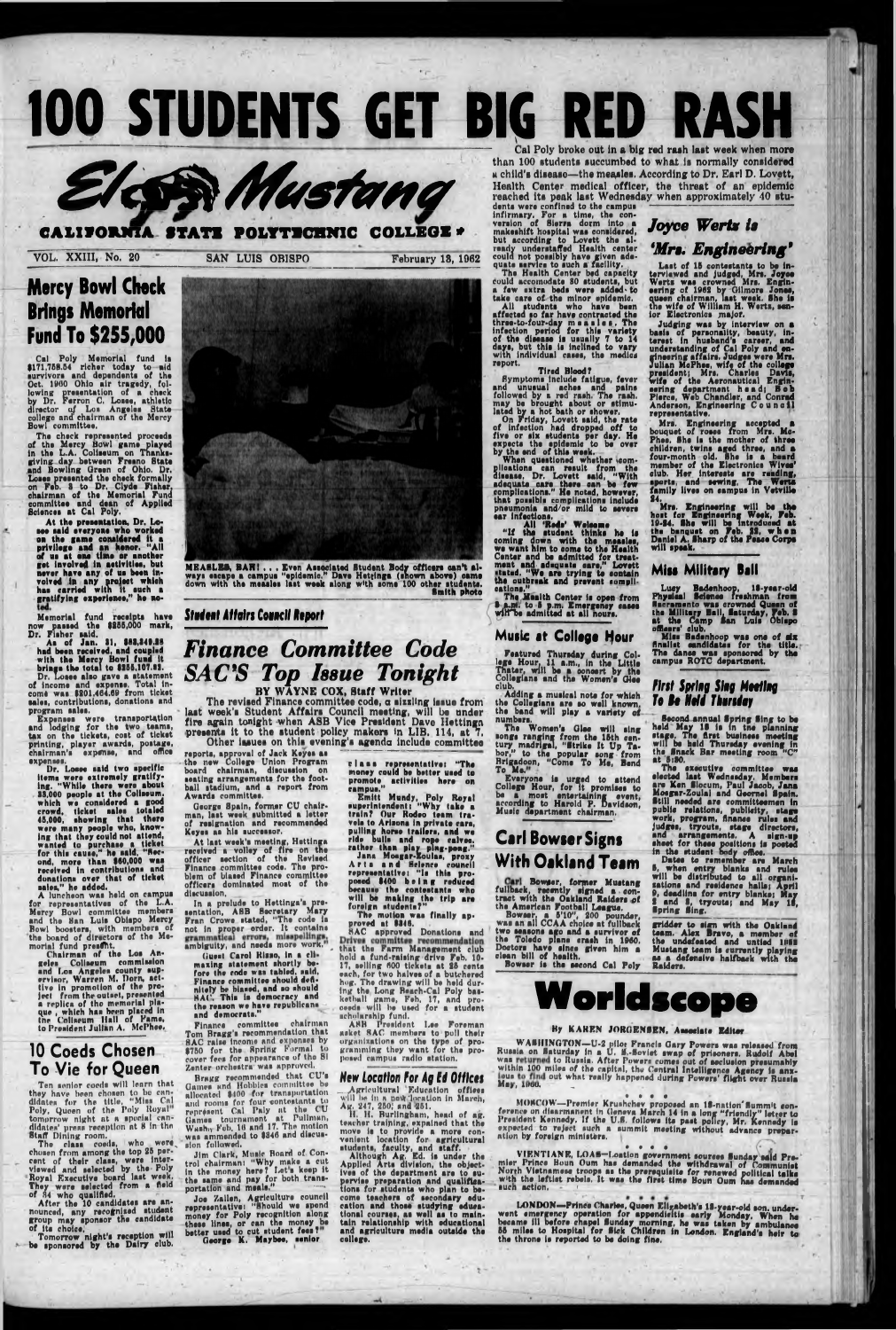**Tage 2 EL MUSTANG February 13, 1062**

#### *Uttoriol*

## **Take Down Posters!**

With the publication in El Mustang, Feb. 2, of a story concering the current financial strains on the college's student Health Center, posters "blossomed" forth about the campus proclaiming, "Support the Medical Fee Increase I" Below the plea was a signature of sorts—"R.S."

In the first place, the posters were worded in such a manner as to make the issue sound as though it will be voted upon by tho student body. This is not true. Tho Health Center is not ASB-financed.

The only way in which the facility will be allocated more money—and thereby becomo able to employ a larger staff is through the regular budgetary proceedings of the State Legislature. This will take time, but it will be time well spent.

After considerable research, we found that "R.S." are the initials of Robert Sanders and Richnrd Sullivan, co-manngers of the Temporary College Union facility. While the two men are to be commended for taking some sort of action on the issue, we feel that they went about it in the wrong way.

After the cabinet comes up with what it considers to be an equitable solution, President McPhee will see that it gets the attention of the proper people in Sacramento.

Too, the afore-mentioned posters were affixed in many Instances to El Mustang distribution boxes. While we are solidly behind a Health Center fee increase, we do not like being "used," as in a sense we were, without our knowledge. Something akin to this happened last quarter when a group known as the "L.F.T.'s" decided to put mimeographed "revolution" messages into the paper.

College President Julian A. McPhee's cabinet is currently conducting an intensive study of the Health Center problem and will recommend a solution soon. A high administrative source who declined use of his name said, "The administration is not unawnre of the problem. It is being studied at both the Kellogg-Voorhis and San Luis Obispo campuses."

Editor:<br>A light has been found. Mr. must compliment you on Editor, I must compliment you on<br>expressing ideas. I believe, though, A ligh expressing ideas. I believe, though 1 should durify a point that you seemed to overlook. I was merely reporting what Dr. Moon suid und not my own views. It is my thought, however, that It is imperative that we put our trust in God und love the Russians.

Bert's lotter that states, "Last, but fur from least is that we must rearm ourselves «wlth a trust in God." It way Christ himself who suid to lovu our cnentlos and do good to those who plot ngulnat us. <sup>c</sup> 1 might be a pacifist, or a radical, as you wish, but I think n little trust and faith and respect will go a long way.<br>David Holdsworth

We urge the administration to proceed with all due speed in finding a soution to the problem. The situation is bad now, and certainly won't get any better without something being done—and done quickly.

Meanwhile, let's hold off any poster campaigns until we know exactly what we need and exactly how we are to get it.

Highlighting the program will he the honoring of two nationally known dairymen, Harry Spaulding, secretary of the California Jersey Cow club, and Robert Osborne, general manages of Knudesen<br>creamery. Hoth have been helpful to Cal Toly in anything needed from the industry, states Dr.

two outstanding<br>17. in the west

in March.

Vera Christie Graduate Fellow-

La Poe, (leneral Inauranca com-

I would like to answer your gdltor's note to Bert Chumbler's let-

committee composed of college re-

process tha applicants,

John D. Lawson, associate dean of activities, now on leave of absence, has been awarded a \$1000 **f** frant by the Western College<br>Placement association. Incement association.

Lawson was awarded the grant to do a study on "The relationship between undergraduate eo-currlcular succes how cation versl lergradt imfish. g for a success." He is Doctor of Eduree at Btanford Uniwill return to Cal Poly

Han Lula Obispo Campus Jim MfUIn \_\_\_\_\_\_\_ .... JMItor-ln-Ohltf Friday Pictor Photo Photo Club Pictor Checker Photo Photo Photo Checker Photo Checker Photo Checker Photo Checker Photo Checker Photo Checker Photo Checker Photo Checker Photo Checker Photo Checker Photo Checker Photo Chec swytien<br>**AFF S. Alexander, fn**<br>Cox. J. Drup, P. Hall

R j kishatelah, D. Kingman, E. Kishiya<br>Published Awice-weekly during the<br>ular school year accept holiday, and a<br>period, by Uma<br>fornia, Bolifornia, Printed, by Blue<br>Obtspo. California, Printed, by Blue<br>Obtspo. \_\_<br>olyteshnli are the views of the writers and<br>neegoarlly represent the opinions **Body nor official opinions**<br>price is II per year in a<br>Am. 294, Graphic Arts Bui

ter in the Jan. 80 El Mustang I, in turn, cannot and will not agree with your comments concerning faith and trust. It is opinions like yours, not Bert's, that

Carl Dickinson, chairman of the ship committee, announced tho award at tha annual meeting of the WCPA in Ban Diego, Jan. 10, He waa aelected by the central rommlttee headed by Dickinson. The committee includea Wayne pany of America) John C. Hunderr, Hoeing company, and Walter M. Ward of tho U.8. Civil Borvlce commission. A 15-man advisory cruitment officials from west coast business and industrial firms helped'the committee screen and thing. If we would not strut around the world displaying our economic and military feathers, we wouty learn to faca our problems and attemp to solve them. I think we should disarm and destroy ot» "American provincialism," the big illusion that It is. and renlacn It with the provincialism that Dr. (lullagher spoke of. As Dr. Moon was quoted as saying, "We must ulso rearm ourselves in certain areas in order to insure skill and confidence in negotiations, which are imperative. These areas arf~" a willingness to find solutions, patience, flexibility, end forgetting about past mistakes on both eldes."

Your comment, "it is paciflstlo views such ns yours that present a grave danger to this country. is a pretty strong statement. I feel that you should elaborate. What do you moan by "padfistlc views" and how do these views present a danger to this country? If there is a "grave danger" it certainly deserves careful consideration in thie paper. Bert ('humbler

Then there was the chap who had a bad day In court. The judge lined him live dollars for kissing a woman ... then when the fudge saw her he lined him ton dollars more ior being drunk.



**Outstanding Dairyman Honored At Banquat**

quet honoring two of dairymen, Feb. 17, in wing of the Cafeteria.

Los Lecheroa Dairy Club will sponsor the 16th annunl dairy ban

We're chewing our pencil and waxing poetical way of auggestlona in Rhymes Alphabetical

#### **AIEE To Host Fioretti**

A.P. Fioretti, from the General Electric Flight Propulsion division, will address the American Institutu of Electrical Engineers club Feb. 14.

Fioretti, manager of tho San Francisco territory, will talk on "Advanced Types of Propulsion Equipment for Commercial, Military, and Space Travel."

Editor)

#### *Low son Awordtd \$1000 Grant To Study Success Helotlonshlps*

## *El Mustang*

### **Calllemia Slate Pelyteekale Callage**



English has the smallest num bar of majors on the Cal Pol] campus with 3. Electronic neerlng has the largest with

are the danger to our society and lead to open armament and warfare. Maybe we Americans are not always as right and groat as

we think)' maybe we should try respecting our enemies, aa rocket power and hydrogen bombs don't seem to be accomplishing any-

It seems to mo that you also overlooked another sentence of

Contributions to "Viewpoint" should not exceed 100 words. Heltors reserve the right to edit, or condense, all letters resolved and to decline publishing letters that age in the opinion of the editor, in peer taste or libeleus. All communications must be signed by the writer. If a nom de plume is desired as a signature, it is permissible, but the editor must know the true name of the writer.

IEWPOIN

#### **Trust The Enemy**



#### Feb. 15, 1962 Feb. 16,1962

Representatives of California State Government will be on Campus to discuss with Seniors and Oraduate Students employment opportunities in State service, including the fields of:



Look at our new line ol hanging unite lor room dlvlderi. OLIDDEN PAINT CENTER *OM Feelhul Blvd.* College Sgaere Shopping Center

Accounting Investigation Correctional Rehabilitation Personnel and Employment Real Estate and Property Management Vocational Rehabilitation Statistical Research Insurance <

**MAKE AN APPOINTMENT NOW AT YOUR PLACEMENT OFFICE**

**t r** *r r r r <i>r r r <i>r r r r r r r r r f f f f f f f f f f f f f f f f f f f f*

\*

\*>

■ J . e

. So. Valentine, listen—it'i time to take heed . , , For Valentine presents here's what you need.

A Is ior AMETHYST, February's btrthstone. B is ior BILLFOLD, oven li she has one. C is for CHARMS, to add to her pleasure. D Is lor DIAMONDS, always a treasure. E Is ier EARRINOB, evening or day. F Is lor FLOWER PIN, Jeweled duster or spray. 0 Is lor GOLD, be It gold-itllod or karat. H le ior HAPPINESS ol the one who will wear it.



Convenient Budget Terms



**Higuera & Cherro-Next to Reisig'shees**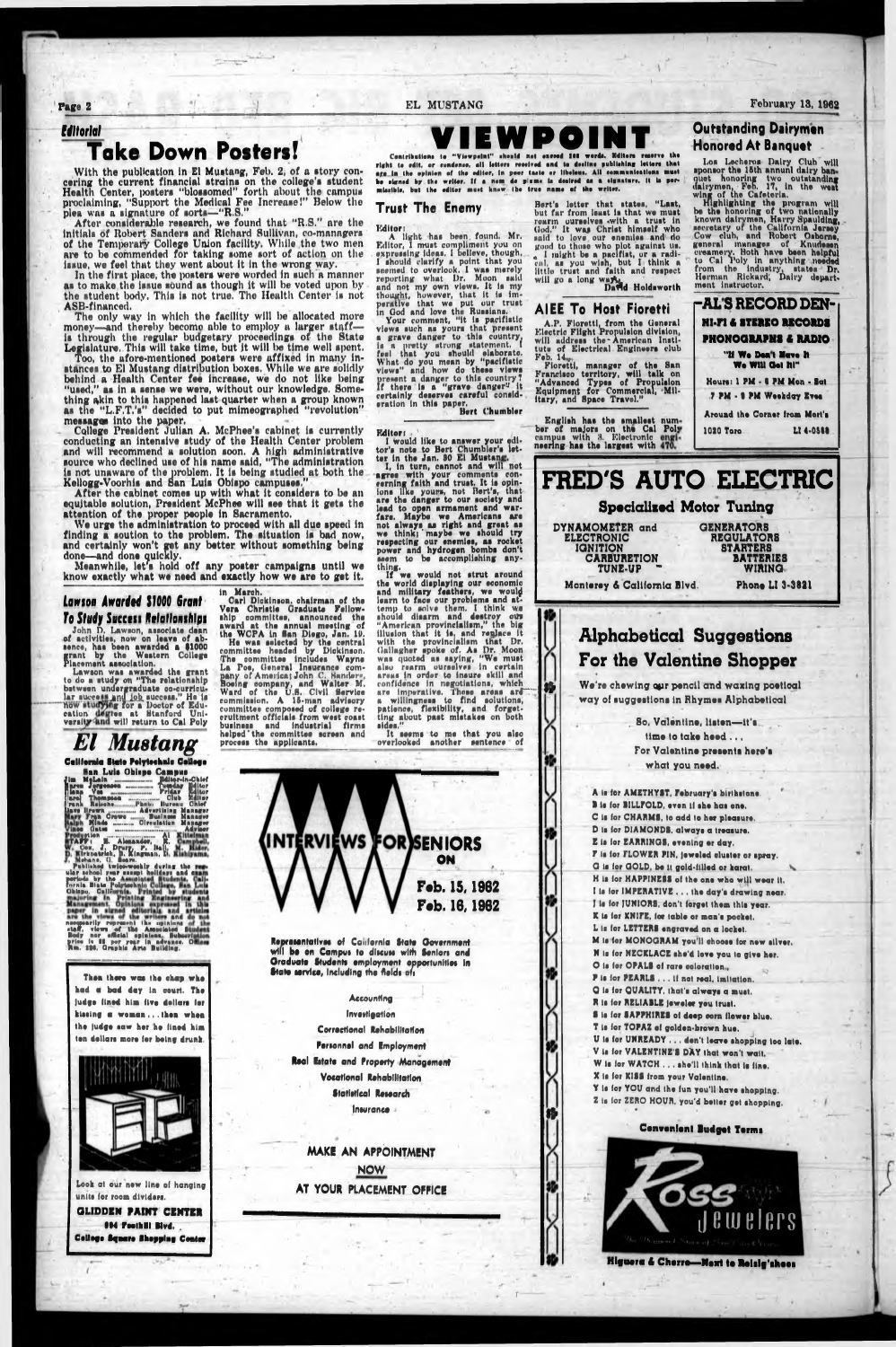**February 13, 1962** 



CHEESE IT!... Who cares whether or not the moon is made of green<br>cheese when there's all this here on earth? Above, Kenneth G. Boyle,<br>Judy Stimon, Eddie Arnold and Joseph Balley enjoy the products of<br>the new cheese facilit

## **New Nuclear Lab Will Have Reactor** In Science Wing

### BY MITCH HIDER

Bergittian plutonium sourced,<br>natural uranium fueled, and water<br>moderated, sounds perhaps like<br>Astronaut John H. Glenn's space<br>machine or a line from a Buck<br>Rogers comic trip, Both descrip-Huns are wrong.

Students taking nuclear or modern physics this fall will become familiar with these technical descriptions when they're introduced to an atomic reactor in the nuclear onergy laboratories now under construction.

The labs being constructed ad-The labs being constructed advertised<br>be used to the science building will<br>be used by the Physical Sciences<br>department for background work<br>in courses which deal with nuclear<br>power, These are Modern Physica<br>401 and 402 and 403

The labs will be equipped with<br>\$137,000 worth of new equipment

which includes Gieger counters,

physics equipment.<br>
Divided into two wings, the new<br>
buildings will contain offices, lab-<br>
oratories from: The East wing will<br>
storage room: The East wing will storage room. The East wing will<br>have a nuclear and atomic lab,<br>offices, and a special chamber to<br>house radioactive experiments. The<br>chamber will be made of concrete<br>and covered with a thick lead door,<br>because it will stor

tectors.<br>
Although Cal Poly's Physical<br>
Science department doesn't turn<br>
cut nuclear engineers qualified to<br>
out nuclear engineers qualified to<br>
pult. The atom or build atomic<br>
hombs, students taking the two<br>
quarters of s tectors.

EL MUSTANG

## **Food Processing Plant Makes 'BIG CHEESE**

In "West Side Story," cheese-it means the cops are coming. Around Cal Poly's Dairy Manufacturing department, it's a different story. When someone yells cheese-it, they're referring to the consolidatd curd of milk found in sandwichs, spaghetti, salad and dressing, with apple pie, and melted on hamburgers-cheese.

Chesse making is an important Crease making is an important<br>part of dairy manufacturing edu-<br>cation at Cal Poly. The course is<br>offered in the Winter quarter to<br>Dairy Manufacturing sophomores<br>who learn the ropes from making<br>cultures to sampling a block

cutures to sampling a block of<br>their own aged cheddar,<br>In newest facilities of the re-<br>cently built Food Processing build-<br>ing, cheese manufacturing will be<br>far from a "cheesy operation."<br>lecture and laboratory time cul-<br>t tivating, processing, cooking, test-ing, and finishing a variety of cheeses including cottage, cheddar. roquefort, monterey, swiss, and blou.

Kenneth D. Boyle, veteran cheese<br>maker and instructor, says the new facilities are completely modern and suitable to teach twice as many students to teach twist<br>Students will learn to work with<br>100, 200, and 500 gallon vats to<br>prepare curd, have the benefits<br>of hydraulic presses, and the lat-<br>eat high temperature pasteurising<br>cultures. equipment.

requipment.<br>
The history of cheese making<br>
at Cal Poly began around 1947<br>
when the department's equipment<br>
consisted of a homemade hand<br>
press, four cheese hoops, and a<br>
80-gallon tank. In 1949, when the<br>
department moved almost abandoned food processing

> de-it-yeurself car wesh plek up and delivery for lubrication

> > **BROAD**

 $\bf (\mathbf{N})$ 



building, more modern equipment<br>was added.

"In previous years cheese has<br>been made only for laboratory<br>purposes," Boyle explained, "but now we are considering producing<br>enough for the produce store and<br>cafeteria. The primary purpose of<br>chesse making, however, is for<br>educational purposes," he emphasized.

Like any food manufacturing<br>plant, strict rules of ingredient<br>and cleanliness must be followed in cheese making. Besides con-<br>stant cheeks by instructors, the<br>department is subject to inspec-<br>tions, from a state government board

"Making cheese is complicated (Continued to page 4)

## **Boxing at Poly Fights the Tide**

With the Big Ten giving up boxing this year, the Pacific Coast now is the lone collegiate boxing center, The California Collegiate Boxing conference, of which Cal Poly is a member, is the only remaining such conference in the nation. Seven schools are members including University of California. Nevada, Chico State, Stanford, Santa Clars, Fresno, and Cal Poly.

Page 8

Less than 10 years ago, almost voltage in the national supported boxing teams, but due<br>supported boxing teams, but due<br>to public pressure, one by one they<br>have dropped this sport. Many<br>coaches feel that the bad publidity<br>t been a factor.

> **HAIRCUT \$1.75** Open Mondays L. Barrios 764 Morro St.



### **Automotive Clinic** 1234 Broad<br>LI 3-8077 **Complete Automotive Service** Front End Allgamont Motor Exchange<br>Free Estimat Brakos Tune-up Free Estimates<br>Free Pick-up and Delivery

10 PER CENT DISCOUNT TO ASB CARD HOLDERS



## Is this the only reason for using Mennen Skin Bracer?

Skin Bracer's rugged, long-lasting aroma is an obvious attribute. But is it everything!

After all, Menthol-iced Skin Bracer is the after-shave skin bracer lotion that cools rather than burns. It helps heal shaving nicks and scrapes. Helps prevent blemishes. Conditions your skin.

en't these sound, 'scientific virtues more important than the purely emotional effect Skin Bracer has on IN THE MEM NOW THE THE R women? In that case, buy a bottle. And -- have fun.

## Valentines



display foday!

### **VALENTINE CANDIES**

by Saylor. Hooper & Hoofler

**HEART BOXES** from 69c

**We Pack for Mailing** No Charge

## HURLEY'S PHARMACY

**College Square 896 Footh!!!** 

LI 3.5958